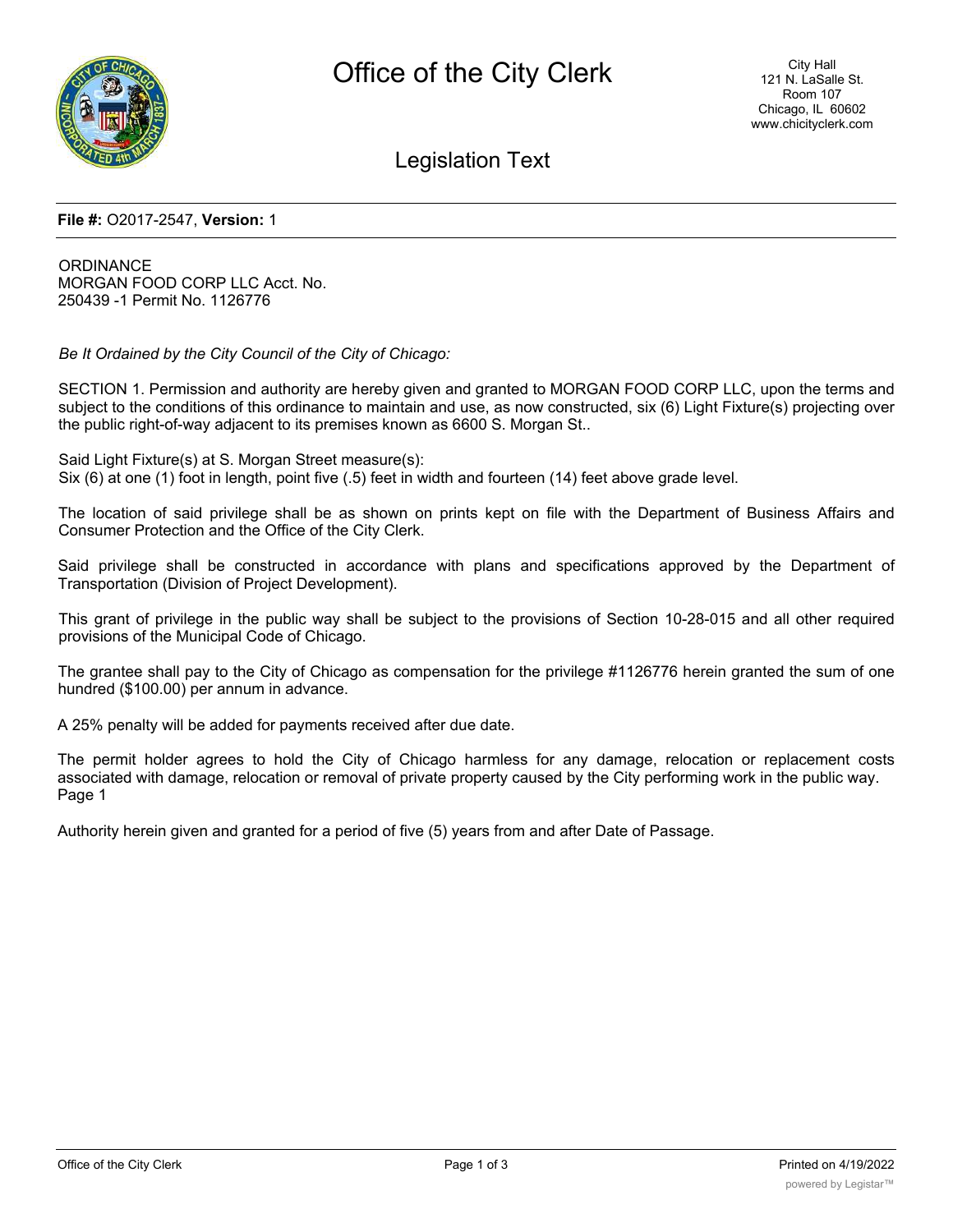(Page 2 of 2)

' Department of Business Affairs and Consumer Protection Small Business Center - Public Way Use Unit City Hall - 121 N LaSalle Street, Room 800 • Chicago, IL 60602 312-74-GOBIZ/312-744-6249 • (312) 744-1944 (TTY) http //www citvofchicago.org/bacp <http://citvofchicago.org/bacp>

### **03/29/2017**

Alderman Roderick T. Sawyer Ward # 06 City of Chicago City Hall, Room 200 121 North LaSalle Street Chicago, Illinois 60602

## **Re: An ordinance to use and maintain a portion of the public right-of-way for six (6) light fixture(s) for MORGAN FOOD CORP LLC, adjacent to the premises known as 6600 S. Morgan St..**

## **Dear Alderman Roderick T. Sawyer:**

The applicant referenced above has requested the use of the public right-of-way for a light fixture(s). An ordinance has been prepared by the Department of Business Affairs and Consumer Protection - Small Business Center - Public Way Use Unit for presentation to the City Council. Because this request was made for properties located in your ward, as approved by you as per the attached, I respectfully request that you introduce the attached ordinance at the next City Council meeting.

If you have any questions regarding this ordinance, please contact Anthony Bertuca at (312) 744-5506.